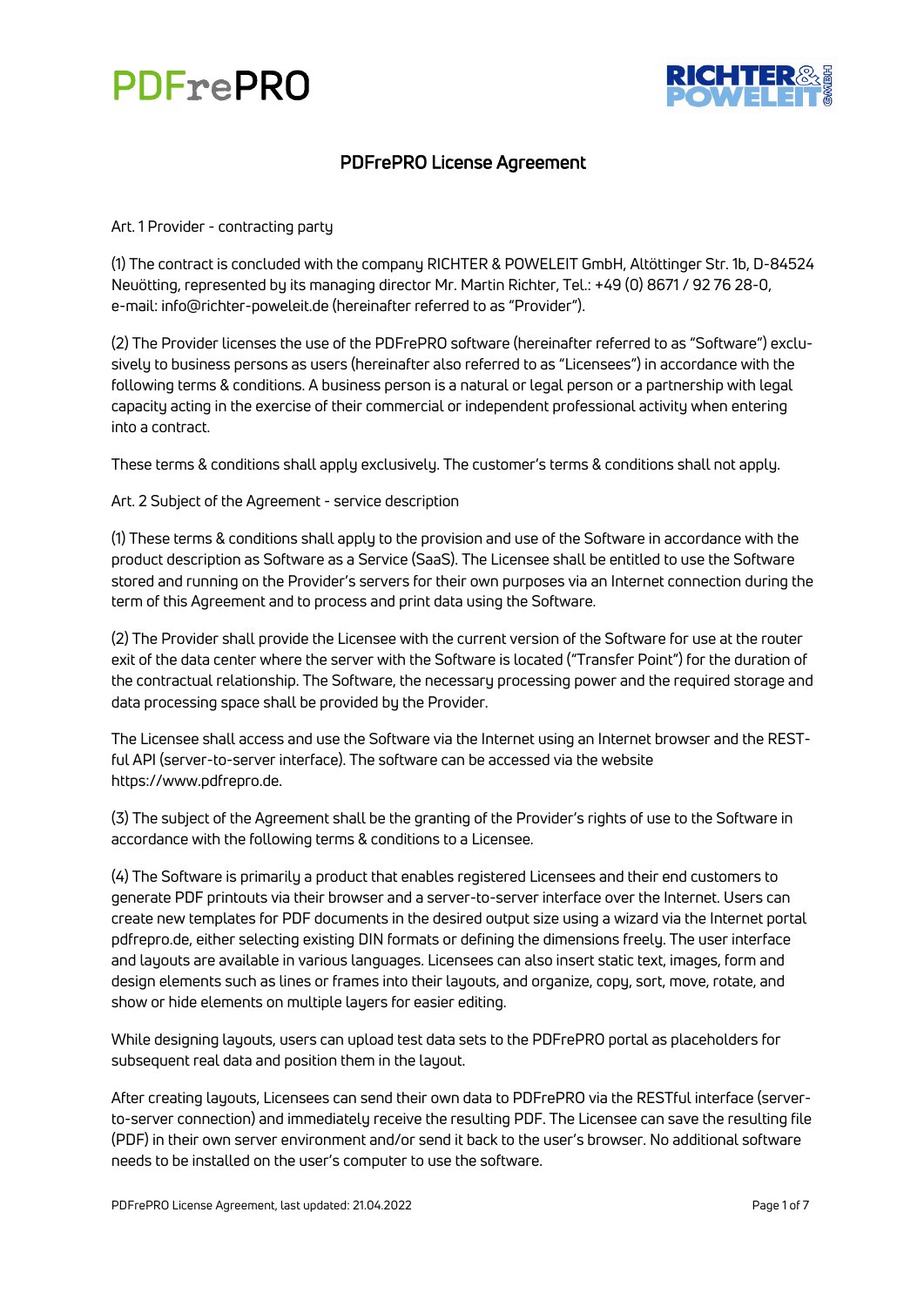

(5) An Internet-capable computer and an Internet connection are required to use the service. The Software is accessed via a web browser and the RESTful interface (server-to-server component). The precise system requirements and range of functions can be found on the website https://www.pdfrepro.de. The information provided here is to be understood as a description of services and not as guarantees. A guarantee is only granted if it is expressly designated as such.

(6) The software is made available to the user as a service for use via the Internet (Software as a Service). There shall be no physical transfer of the software.

Documentation on how to use the software is provided to users in German and English on the pdfrepro.de website.

(7) Installation and configuration services as well as integration and adaptation of the Software to the needs of the customer or the user's connection to the Internet itself are not the subject of this Agreement.

(8) The Software was developed and produced by the provider and is protected by copyright.

Art. 3 Software license types

The following versions of the Software are available:

(1) Free trial version (hereinafter referred to as the trial version), up to 500 PDFs in the trial period, PDFs contain the Provider's watermark, up to 30 layouts, five API keys, support provided by documentation/FAQs/API documentation. Users can test the software free of charge for 30 days and check whether the service is basically suitable for their application using the test version. After the 30 days have expired, the user can upgrade the license to any of the packages described below. If none of the license packages is selected, the software can no longer be used. Access to the free trial version and all data linked to the customer's account will be completely deleted after a further 14 days.

(2) "Small Business" package.: €49.--/month + VAT, max. 1,500 PDFs per month, up to 5 layouts, one API key, incl. e-mail support

(3) "Professional" package: €149.--/month + VAT, max. 15,000 PDFs per month, up to 15 layouts, up to 5 API keys, incl. e-mail and telephone support

(4) "Individual" package: License is defined and agreed individually and technically depending on the project requirements

Art. 4 Setting up a user account

A user can log in to the Provider's website https://www.pdfrepro.de and create a user account by entering a e-mail address and password of their choice.

After registration, a link to activate the user account is sent to the e-mail address specified by the user. The user must click on this link to complete registration of their user account.

Art. 5 Conclusion of a contract - Conversion of the contract

(1) The contract is concluded when the customer logs in to their user account for the first time.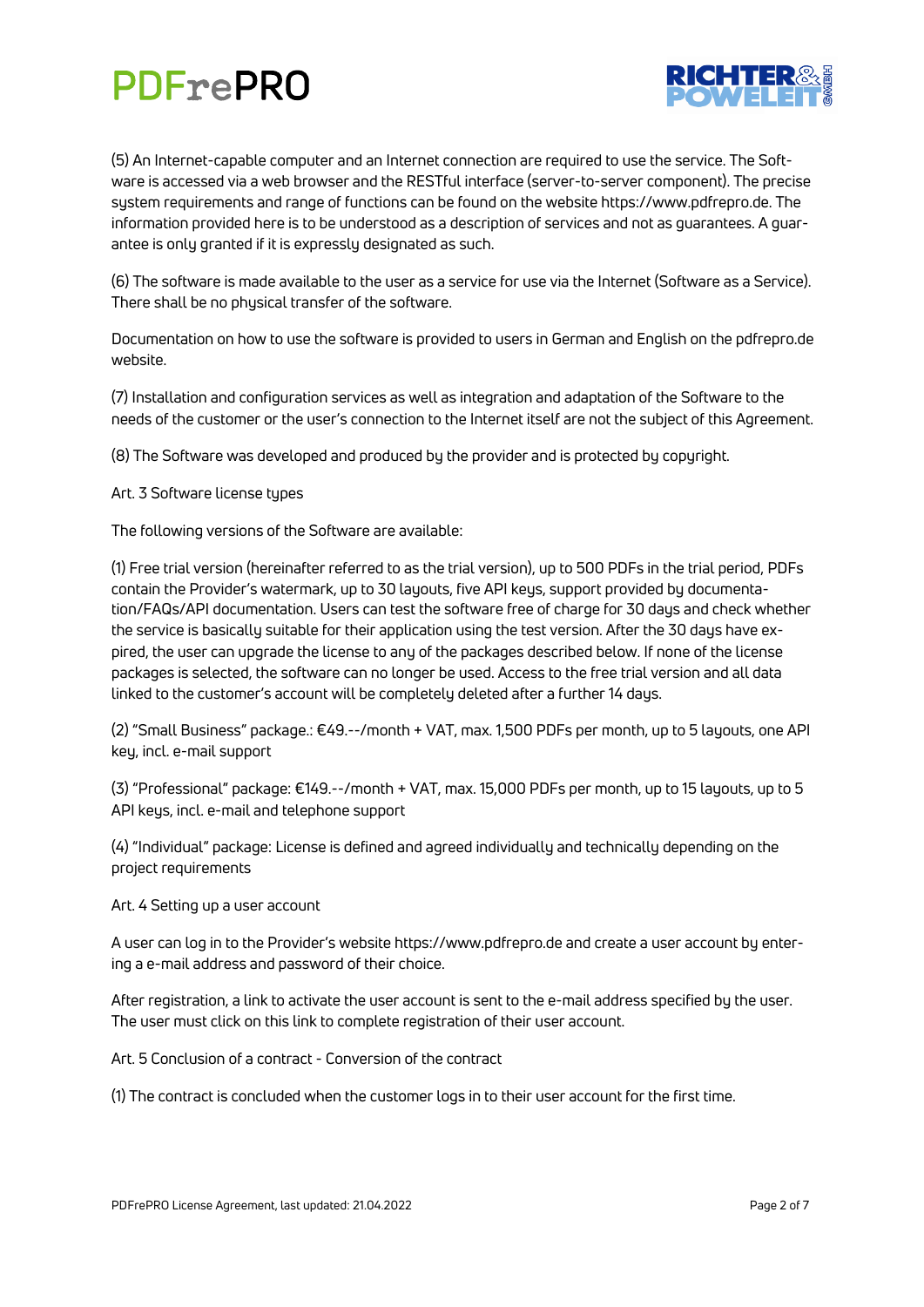

(2) The user can upgrade to a paid license at any time after successfully testing the trial version of the software.

(3) A license can be purchased by sending an e-mail to vertrieb@pdfrepro.de. The user must provide their complete address and e-mail address, which are required for invoicing.

Because PDFrePRO is only available to commercial customers, proof of commercial activity must be provided by the user when purchasing the license. This can be sent as an e-mail attachment, e.g. a scan of the business registration or current commercial register extract in PDF format. An alternative method of submitting proof to the Provider may be used upon request.

Sending the order by e-mail constitutes an offer by the customer to purchase a time-limited license for a fee.

(4) After having applied for a paid license, an order confirmation and invoice will be sent to the e-mail address provided by the user. The contract is concluded upon receipt of the order confirmation and the information about the ordered license.

(5) The provider reserves the right to terminate the Agreement immediately if the Licensee is unable to provide proof of their commercial activities.

### Art. 6 Granting of rights of use

(1) The Provider grants the Licensee and the Licensee's end customers the non-exclusive, nontransferable, time-limited right, for the duration of the Agreement, to load the user interface of the Software into the RAM of the end-user devices used for this purpose in accordance with the Agreement via the Internet for display on screen and to make the resulting copies of the user interface for the duration of the term of the Agreement. The Software may only be used by the Licensee and the Licensee's end customers – this does not include the right to grant sublicenses. Moreover, the Provider also grants the Licensee the right to use the Software for the purposes specified in the Agreement. Since the software runs exclusively on the Provider's servers or on service providers commissioned by the Provider, the Licensee does not require any additional copyrights to the software and the Provider does not grant the Licensee any additional rights.

(2) The Licensee's end customers are permitted, within the scope of this Agreement with the Licensee, to adapt the Licensee's layouts in the Software themselves if the Licensee makes this functionality available to the end customers using its own application.

(3) If the Provider makes new versions, updates or upgrades of the Software available during the term of this Agreement, the above granting of rights of use shall also apply to these correspondingly. However, the Provider is not obliged to provide new versions, upgrades or updates, unless this is absolutely necessary to fix a fault or was otherwise agreed elsewhere in this Agreement.

(4) The Provider shall under no circumstances be obliged to surrender the source code. The Licensee shall not be entitled to use, copy, modify, transmit, reverse assemble, reverse compile, or otherwise translate the Software in any way other than as described herein, except as expressly provided by applicable law.

(5) References to copyrights or other industrial property rights contained in or in the software or the files created with it and features which may be used to identify the program may not be changed, removed or otherwise made unrecognizable.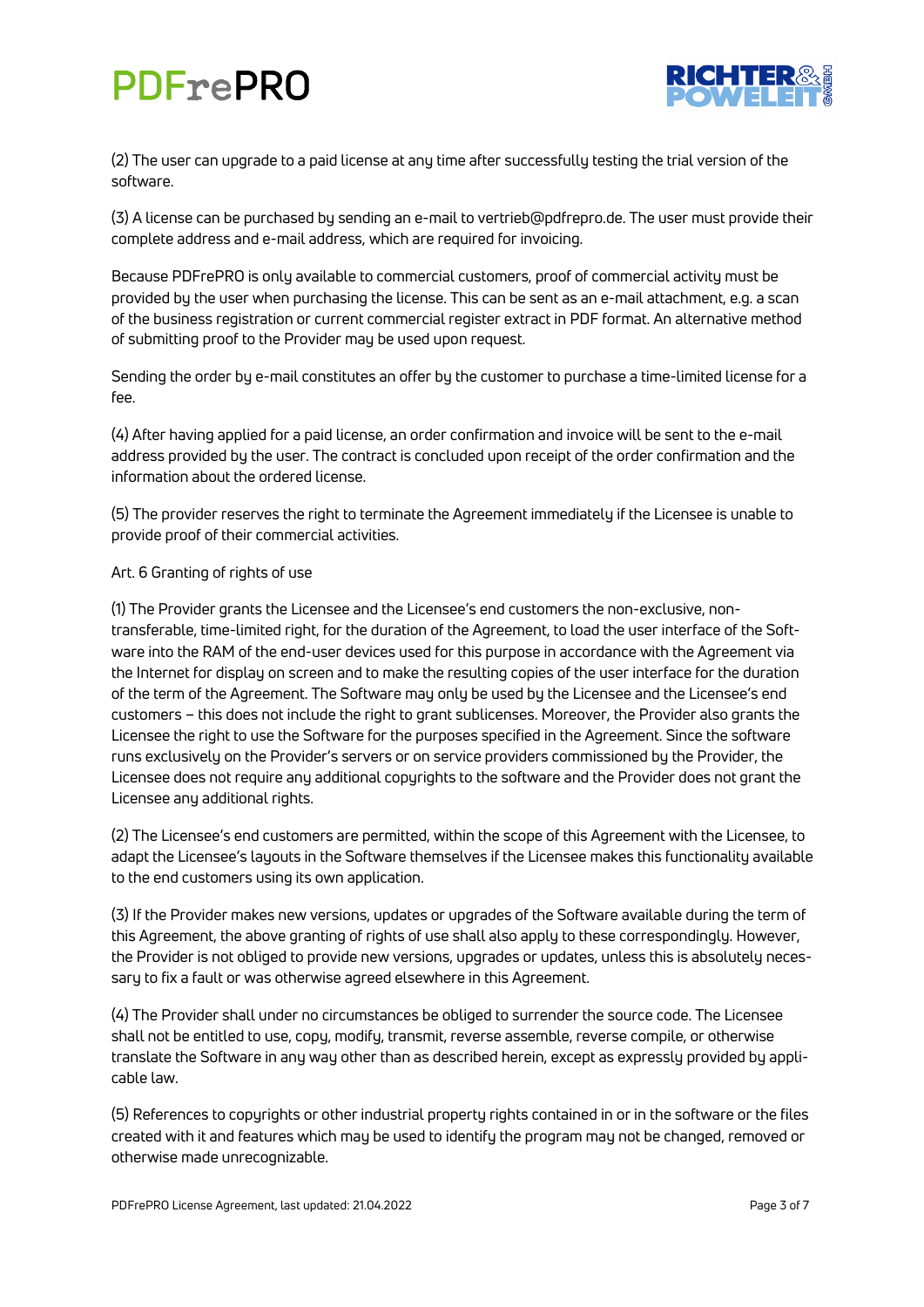



#### Art. 7 Term - termination - blocking

- (1) The free trial version of the software is valid for a period of 30 days. The right of use expires automatically upon expiry of this period without requiring termination.
- (2) The term of an Agreement for a paid license for the Software shall be 1 month, beginning upon notification and activation of the login data for the Software for the Licensee. The Agreement shall automatically be renewed by the original term of the agreement, unless terminated by either party in writing within 4 weeks of the end of the agreement, or by sending notice of termination by e-mail to vertrieb@pdfrepro.de, specifying the username.
- (3) The right to extraordinary termination for cause remains unaffected. Good cause for termination exists for the Provider in particular if:

• Insolvency proceedings have been opened against the assets of the other contractual partner or if such proceedings are imminent.

- The Licensee is guilty of violating the license terms & conditions.
- The Licensee is in default with a due payment of the license fee, despite receiving a reminder and despite the fact that a reasonable deadline for payment was set.

(4) Any notice of termination must be given in writing to be effective, with the exception of notice by email to vertrieb@pdfrepro.de.

(5) If a paid version of the software is provided to the Licensee, the Provider shall be entitled to deactivate access to the Software if a due license fee is not received by the Provider within 14 days of the due date without justification. After receipt of the arrears, access to the software will be reactivated immediately. The Provider's claim to payment shall remain unaffected by the blocking. The right to block access to the Software exists as a milder remedy, even if the Provider is entitled to an extraordinary termination.

Art. 8 Payment and due date of usage fees for paid licenses

(1) The license fee for a paid version of the Software shall be due in advance for the entire license period as soon as the Licensee has received notification of the license key and must be paid to the Provider by bank transfer. The Provider shall send the Licensee an invoice with the necessary bank details by e-mail or post.

(2) All prices are exclusive of the current statutory VAT.

(3) At the end of the initial term, but not earlier than 12 months, and then at most annually, the Provider may adjust the prices for the agreed fee in line with general price trends. If the increase in the fee amounts to more than 5%, the Licensee shall be entitled to terminate the agreement at the end of the current contractual month.

(4) Offsetting against claims other than undisputed or legally established claims shall not be permissible.

(5) The exercise of a right of retention other than based on a right arising from the same legal relationship is inadmissible.

Art. 9 Support/hotline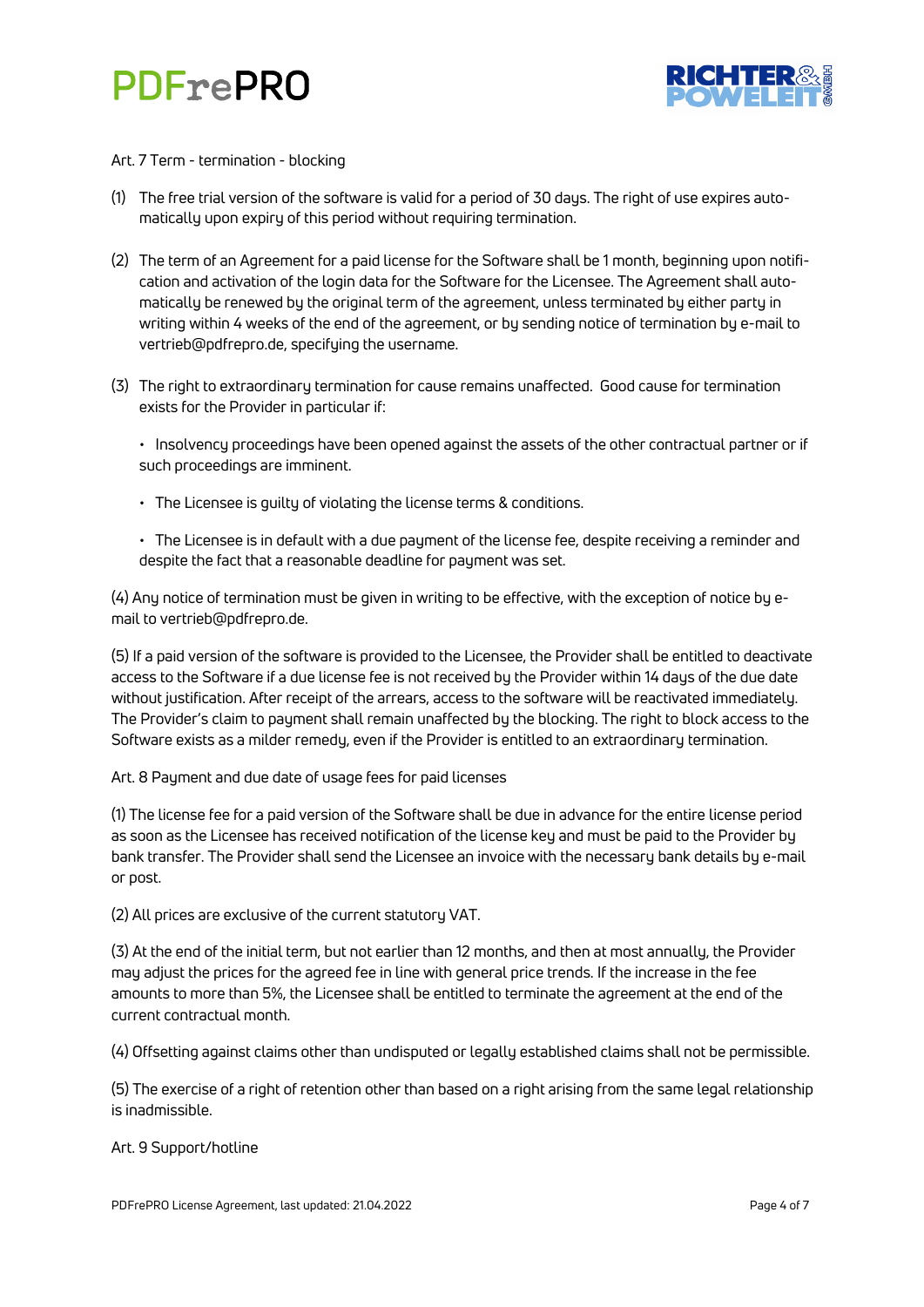

Support is available on weekdays, with the exception of public holidays, from Monday to Friday from 8:30 a.m. to 5:30 p.m. on +49 (0) 8671 / 92 76 28-7 or by e-mail on support@pdfrepro.de.

### Art. 10 User obligations

(1) The user shall be responsible for checking, by means of a prior test, whether the Software has completely and correctly processed the data and converted it into corresponding PDF data following data transfer and generation of the PDF documents. If the Software has failed to convert the data, or if the Software has failed to perform the conversion correctly, the Licensee can contact the Provider's support hotline.

(2) The user is obliged to keep passwords and login data received from the Provider strictly confidential and to inform the Provider immediately should they become aware that the password or login data has become known to unauthorised third parties. Should a third party use the services of the Provider as a result of abuse of the passwords or login data resulting through the fault of the user, the Licensee shall be liable to pay the Provider for the use of the services and damages.

### Art. 11 Availability of the Software

(1) The Provider draws the Licensee's attention to the fact that restrictions or impairments which lie outside the Provider's sphere of influence may arise with regard to the services provided. This includes, in particular, actions by third parties not acting on behalf of the Provider, technical impairments of Internet availability which the Provider cannot influence, such as line outage, failure of the Internet, or force majeure. Insofar as the above circumstances influence the availability or functionality of the services provided by the Provider, this shall have no effect on the contractual conformity of the services provided.

(2) Software availability shall be 98% per year, excluding the time required to install updates, upgrades and perform maintenance.

As a rule, the above work shall not exceed 30 minutes per interruption.

### Art. 12 Warranty

(1) For the free trial version, no warranty whatsoever is granted for the test Software which the Provider has provided to the Licensee free of charge. The Provider shall not be obliged to make a test version usable if it does not work, or does not work properly, for any reason whatsoever. In this case, the Provider shall be entitled to refuse a paid license agreement for the Software without stating the reason. The above limitations shall not apply in the event of injury to life, limb or health or for other damage caused by an intentional or grossly negligent breach of duty or fraudulent intent, or for damage covered by liability under mandatory statutory provisions, such as the Product Liability Act, or in the event of the assumption of guarantees.

(2) The statutory warranty provisions shall apply in all other respects.

(3) The Licensee shall immediately inform the Provider of any faults that occur, either in writing or by email. The Licensee shall also assist the Provider in eliminating the faults free of charge and, in particular, provide the Provider with all necessary documents, data, etc. that the Provider requires for the analysis and elimination of the faults.

### Art. 13 Liability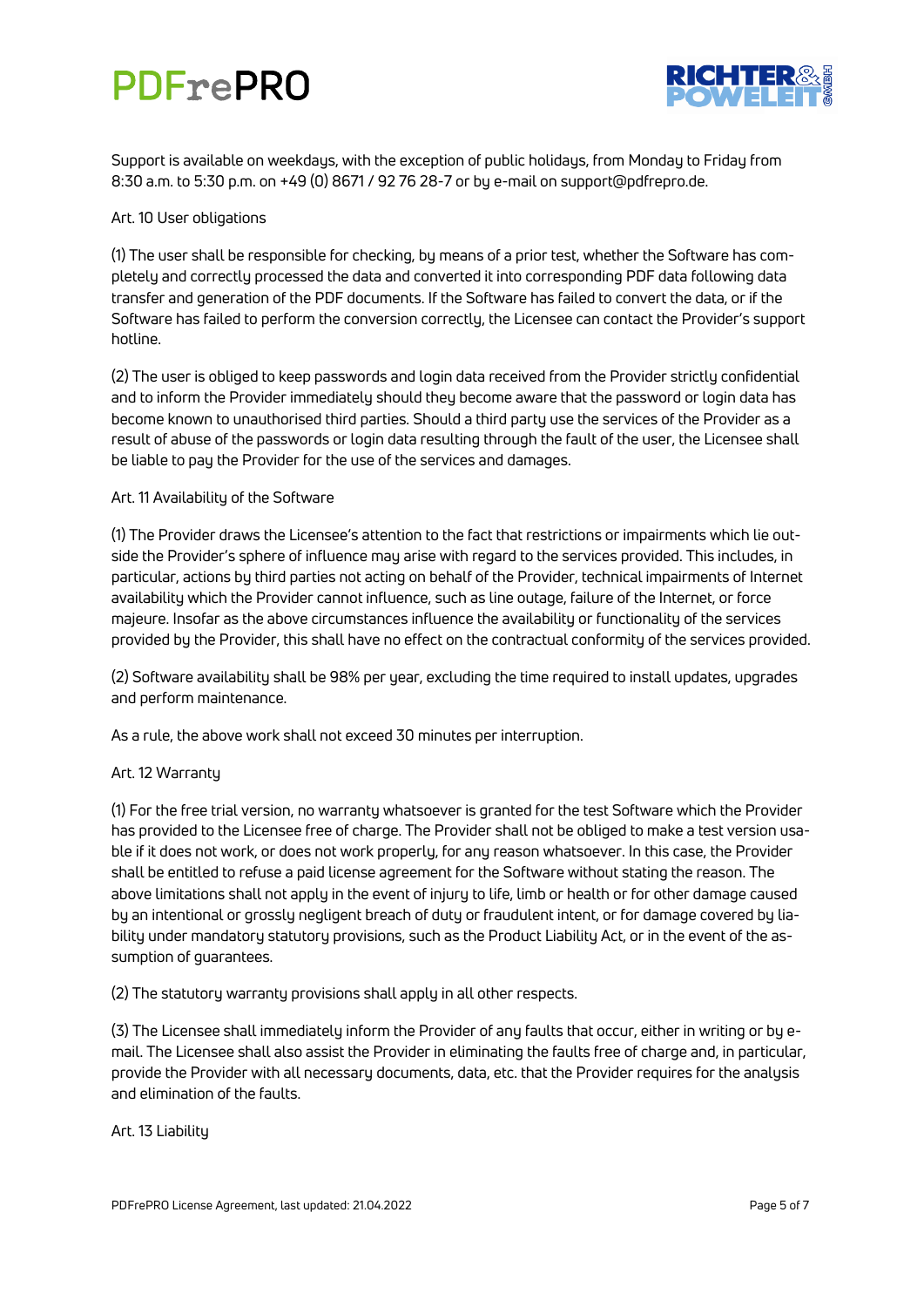

(1) The Provider shall be liable, without limitation, for any damage arising from injury to life, limb or health as well as for any other damage caused by an intentional or grossly negligent breach of duty or fraudulent intent, or for damage covered by liability under mandatory statutory provisions, such as the Product Liability Act, or in the event of the assumption of guarantees. In addition, the following limitation shall apply:

In the event of ordinary negligence, the Provider shall only be liable in the event of a breach of an essential contractual obligation, the fulfilment of which is essential for the proper execution of the agreement and on the compliance with which the contractual partner may regularly rely.

(2) In the event of ordinary negligence, liability shall be limited to the amount of the foreseeable damage, the occurrence of which can typically be expected.

(3) The liability of the Provider is excluded in all other cases.

(4) In particular, the Provider shall not be liable for consequential damages or loss of profit.

#### Art. 14 Indemnity

(1) As a technical service provider, the Provider processes content and data which the User enters or imports when using the Software for the User. The user undertakes to the Provider not to post any unlawful or illegal content or data and not to use any programs containing viruses or other malware in connection with the Software.

(2) The user remains responsible for personal data and must therefore always check whether processing the data using the Software is permissible.

(3) The user bears sole responsibility for all content used and data processed using the Software as well as for any legal positions required for this purpose.

(4) The Provider shall have no knowledge of the user's content and shall not check the content used by the user with the Software.

(5) In this respect, the Licensee undertakes to indemnify the Provider from any liability and any costs, including the costs of any legal proceedings, if the Provider is sued by third parties as a result of alleged acts or omissions on the part of the Licensee. The Provider shall inform the Licensee of the claim and, to the extent legally possible, give the Licensee the opportunity to defend themselves against the asserted claim. Furthermore, the Licensee shall promptly provide the Provider with comprehensive information on the facts which are the subject of the claim.

(6) Any further claims for damages asserted by the Provider shall remain unaffected.

Art. 15 Data protection - user consent

(1) By ordering/using the Software, the Licensee agrees to the collection, processing and use of their personal data by the Provider. The data will be used solely for the purpose of fulfilling the contract and will not be passed on to third parties.

(2) The Provider shall only collect, process and use data on behalf of the Licensee. The Licensee shall be responsible for compliance with data protection regulations in accordance with the German GDPR (DSGVO). The Licensee can issue the Provider with a separate request for order data processing in accordance with the statutory provisions via the PDFrePRO customer portal.